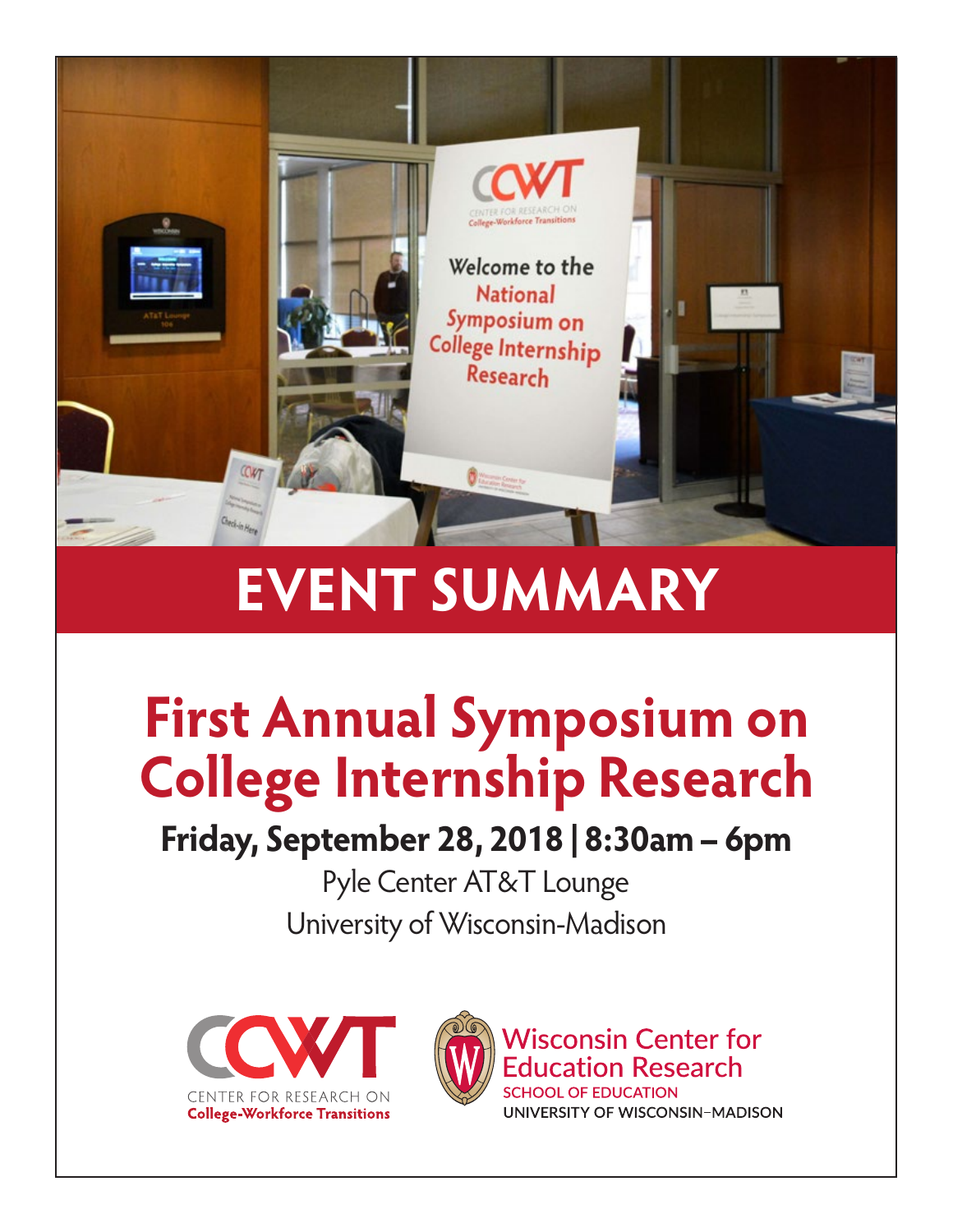On September 28, 2018, a group of scholars, practitioners, employers, students, and policymakers gathered for an inaugural symposium to discuss critical issues surrounding college internships in the U.S. The Symposium on College Internship Research was organized by the Center for Research on College-Workforce Transitions (CCWT) to provide an interdisciplinary venue for interdisciplinary professionals to discuss the current state of the research on internships.

To introduce the event, Dean Diana Hess of the University of Wisconsin-Madison School of Education highlighted the critical need for synthesis between researchers and practitioners to tackle issues related to the development and sustainability of high-quality internships in undergraduate education. Reiterating this message, Matthew T. Hora, Founding Director of CCWT, noted that one of the center's goals was to centralize college students' voices and perspectives in research and policy analysis in order to improve their



Matthew Hora, CCWT Director shares his opening remarks

experiences during college-workforce transitions. To do so, CCWT recently launched the College Internship Study to survey and examine the experiences of students, educators, and employers across different academic institutions to address the following research questions: i) does participation in internships vary by students' race, major, and socioeconomic status?; ii) to what degree are characteristics of internship programs (e.g., adequate pay) associated with student satisfaction and vocational adaptability; and iii) are institutional resources and procedures sufficient for supporting high-quality internship programs? As Hora spotlighted the diversity of panelists and audience members, he called for future collaborations to uncover the spectrum of benefits and challenges associated with the implementation of college internships.

The event featured seven sessions that were comprised of three research panels, a student panel, an employer panel, a program design session, and a breakout session. In this report we provide a summary of the presentations and discussion topics that emerged in the questionand-answer sessions following each panel.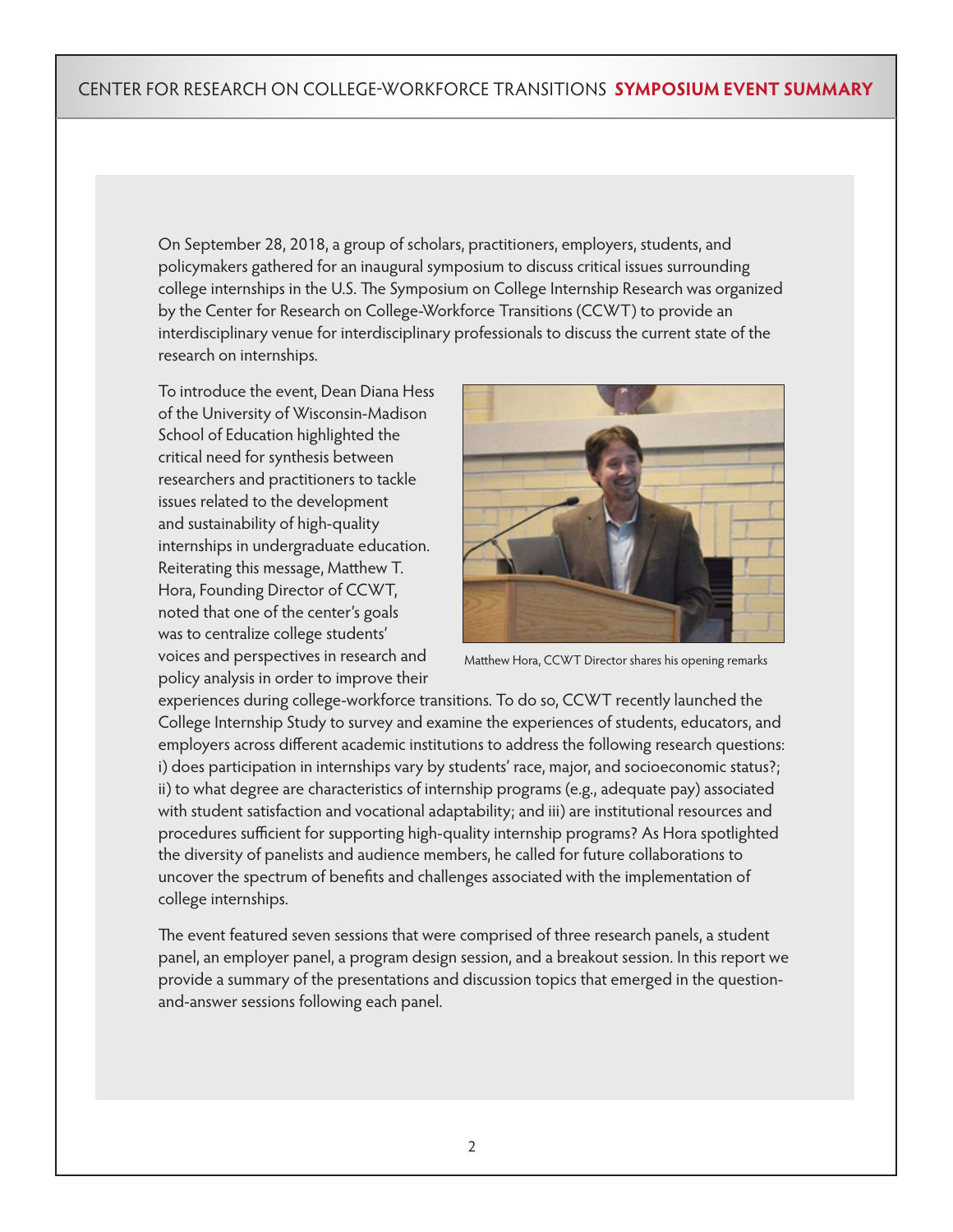# **Research Panel #1 – Colleges and Internships**

#### **PRESENTERS**

**Carrie Shandra, Associate Professor, State University of New York-Stony Brook** with results from study of integration of internships w/academic coursework.

**Elizabeth Zachry Rutschow, Senior Research Associate, MDRC** with results from evaluation research of 33 colleges' new internship program design and implementation.

**Carrie Shandra** presented findings from a recent mixed-methods study to identify trends in what employers sought in interns and how internship courses were integrated into curricula. She found that employers have increasingly sought higher skills and credentials (e.g. level of education) in interns within the last decade, and that academic institutions have encountered an exponential increase in offerings for-credit internship courses across departments. Through interviews with career center professionals and employers, Shandra noted that career centers are often underresourced and that at times, employers misremember the educational objectives of an internship and the expenses incurred by students to obtain these experiences (e.g., paying for course credits). She further noted the need for researchers and practitioners to address ways to build effective internship infrastructures that center students' learning.

**Elizabeth Zachry Rutschow** presented initial findings from an evaluation of the Career Readiness Internships project that was implemented across 33 colleges and funded by the Great Lakes Foundation. The project was intended to provide part-time, semester-long paid internships to low-income juniors and seniors. Among other benefits, findings indicate that 88% of colleges had created 20 or more internships as a result of the project and that these schools have successfully targeted underrepresented students with financial need (e.g., 60% eligible for Pell grants, 40% firstgeneration students). Both students and employers also reported gaining skills and positive experiences. However, Zachry Rutschow noted that only 20% of eligible students had participated, indicating that there is potential for increasing student engagement.

#### QUESTION AND ANSWER SEGMENT

The discussion was centered around the following questions:

- How are educational institutions ensuring the continuity of internship programs that were initially funded through grants?
- How can practitioners and researchers help employers understand the educational value of internships? Relatedly, how are career centers and institutions building strong relationships with prospective employers to ensure that internships are educational for students (and not exploitative)?
- What is the role of federal or state legislature in supporting internship given that workforce development has attracted the attention of politicians and policymakers?

# **Research Session #2 – Government/Employers and Internships**

#### PRESENTERS

**Patrick McHugh, Associate Professor of Management, George Washington University** with results from international comparison of French/US internships with focus on government regulations.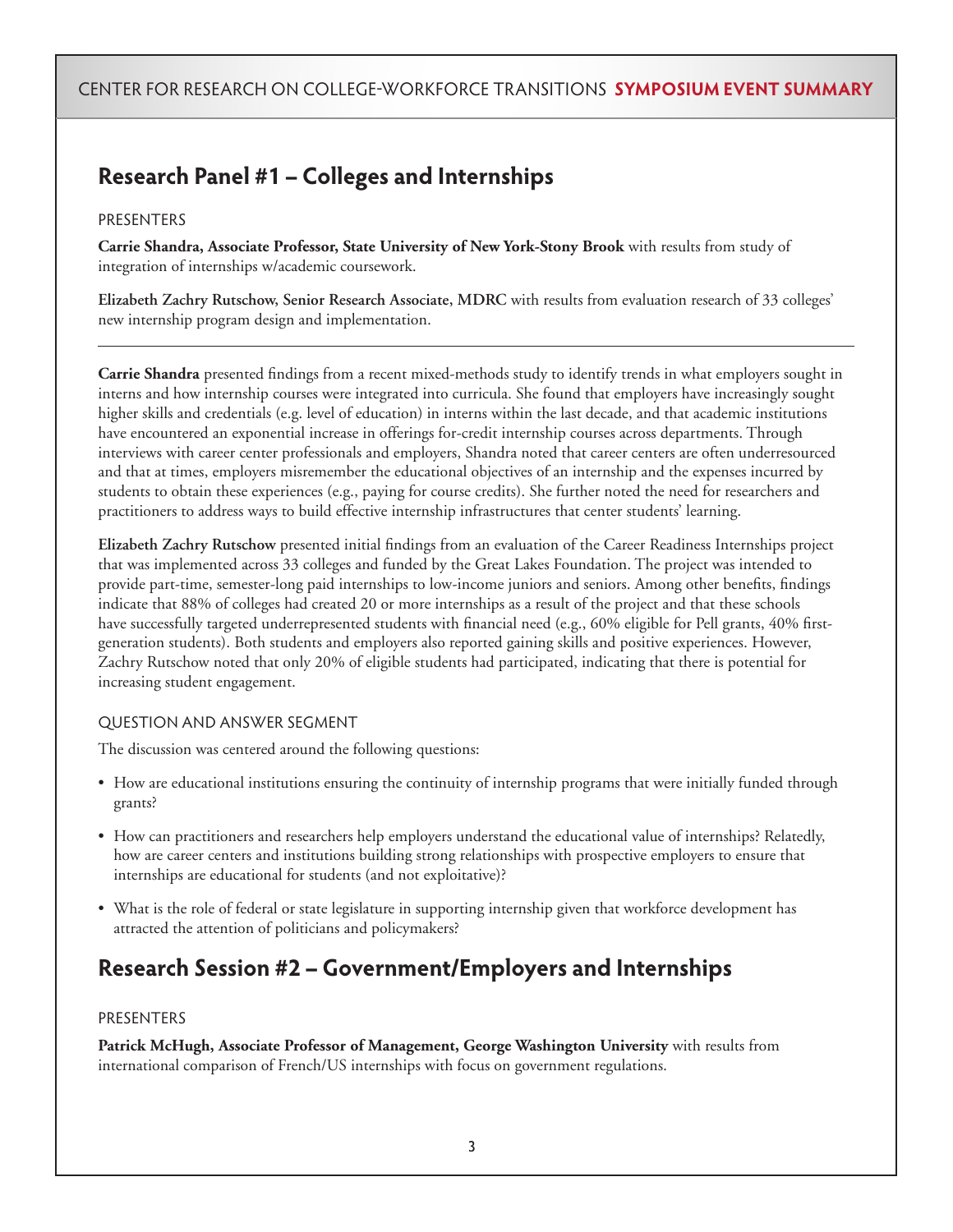**John Nunley, Professor of Economics, University of Wisconsin-La Crosse** with results from a study of employer demand for internships (resume audit study).

Patrick McHugh presented results from a quantitative study that compared differences in national contexts (France vs. the U.S.) on students' perceptions of the value of their internship experience. Although U.S. respondents reported higher perceived value of their internship and greater intent to pursue employment compared to their French counterparts, these differences were accounted for by the differences in students' ratings of supervisor support and mentoring. In other words, the relationship between national context on students' perceived value and intent to pursue employment were fully mediated by supervisor support and mentoring.

Based on an analysis of internship advertisements posted on a popular job website, **John Nunley** et al. found that most internships were part-time and that 60% of them were unpaid. He further noted that students were more likely to be paid if their internships specified requirements that more closely matched similar job positions. Students were also more likely to be unpaid for their internships in states with higher minimum wages. In a resume audit study, the team found that Black men received callback rates that were 30% lower than White men, but that GPA moderated against the effects of racial discrimination.

[Click here for a copy of presentation slides.](https://www.slideshare.net/MatthewHora/1st-annual-symposium-college-internship-research-uwmadison?qid=474729a7-9794-44a9-8698-f69aad46e47e&v=&b=&from_search=1) 

#### QUESTION AND ANSWER SEGMENT

The discussion was centered around the following topics:

- Clarification on study presented by Nunley et al. (e.g., how are internships classified as such on website that was used, how did researchers manipulate resumes to signal race differences of fictitious applicant?)
- Are researchers including clinically-oriented and teaching practicum experiences when examining students' experiences of internships?



Audience members discussing with each other

• Are researchers assessing ways through which institutions can better support students in facilitating their career development during internships (e.g., how to engage effectively with supervisors)?

# **Student Panel**

Students from Madison College and UW-Madison discussed their internship experiences and provided recommendations for internship programs.

Four students who completed internship programs in the fields of journalism, community wellness, IT security, and zoology described their application processes and internship experiences. All panelists reported seeking online postings and participating in career fairs to help them identify potential internship opportunities. Some of the benefits gained included increased self-confidence, improved skills (e.g., "real work experience", job interviewing, technical skills), and unique opportunities to develop projects that were meaningful and relevant to their studies. They cited challenges such as the unpaid status of their internships and how these positions would not have been feasible had other funding sources (e.g., scholarships from institutions) be unavailable, and the limited preparation of navigating social dynamics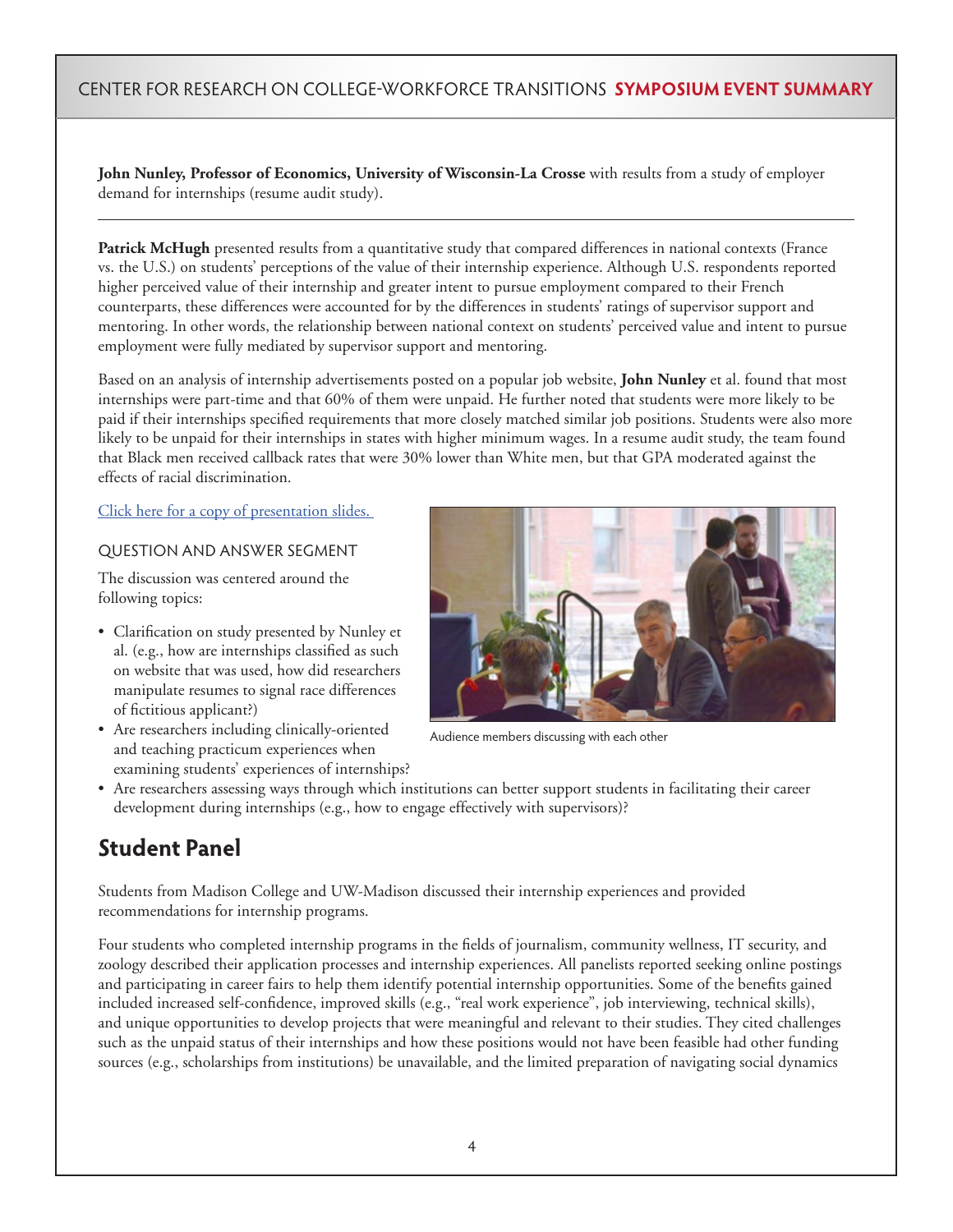(e.g., gender-based discrimination) during internships. The students also highlighted the need for institutions to attend to the financial barriers that may prevent fellow students from taking unpaid positions.

#### QUESTION AND ANSWER SEGMENT

Audience members primarily asked students if there were structured activities that assisted them in reflecting on their internship experiences. The students noted having had a broad range of tasks and activities that were associated with their course. These included: weekly readings with discussion posts, for-credit course (including an informally executed one) that supported internship experience, assignment to on-site mentor.

# **Research Session #3 (ITP Sponsored Translational Research Session):**

Panelists discussed how research on internships can best meet the needs of practitioners and policymakers based on questions from audience members. They were: **Tim Strait (Coordinator, Department of Workforce Development's Wisconsin Internship Initiative), Janice Kenyatta (Experiential Learning/Internship Manager, Northampton Community College), Carrie Shandra (Associate Professor, State University of New York-Stony Brook),** and **Matthew T. Hora (Director, CCWT; Assistant Professor of Adult and Higher Education, University of Wisconsin-Madison).** 

#### **1. How can we make internship and educational objectives complementary?**

- Tim: When we have strong partnerships between policymakers, academics, employers, and the wider community. We are attempting to do so with the Wisconsin Internship Initiative and we can succeed by explicitly discussing goals and expectations of internships among all parties (employers, schools, students).
- Janice: As a practitioner, I believe that this issue boils down to the lack of cohesiveness in our definition of an internship – what is it?
- Carrie: This can be a challenge because students often see workplace and classroom learning as distinct from each other. Furthermore, faculty members are typically not compensated to mentor or support students through their internships.
- Matt: Based on my research in China, I found that professors viewed internships as the only opportunities for hands-on learning and that their roles as instructors were centered around lecturing didactic material.

#### **2. How can we make internships equitable for students?**

- Janice: Students are looking for paid internships I think this is an important equity issue.
- Matt: I would echo that and also highlight the barriers for students with disabilities in securing internships and also the expensive networks that some students (e.g., business school students) have more than others that allow them to gain internships.
- Carrie: Similarly, I would echo that payment for internship work would be helpful as well as protections in employment for individuals with disabilities.
- Tim: The Wisconsin of Workforce Development is attending to this issue as it relates to all parties.

#### **3. Whose job is it to push for equity here? How can we encourage shared responsibility?**

- Tim: As mentioned, in the WI Internship Program, we are advocating for equity through affirmative action and we are available as a resource for parties involved in internship programs.
- Janice: First, we have to be communicating with each other explicitly about how to achieve equitable internship programs which then will encourage shared responsibility between groups.
- Carrie: I think we need to have more conversations in higher education about how to assess and work together to build effective and equitable internship programs for students.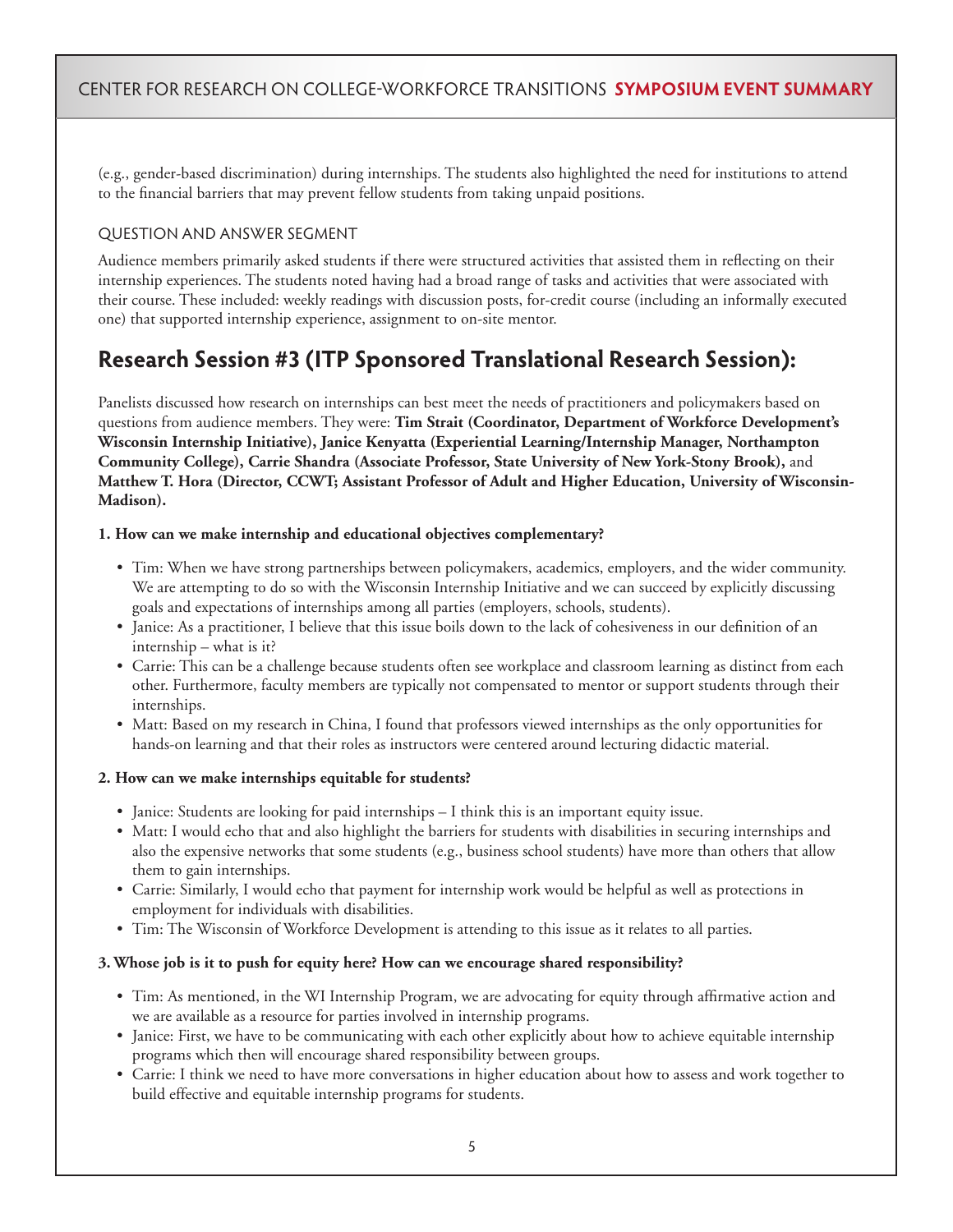• Matt: I think that it is important for policymakers to think about what it means in practice when we make internships mandatory for students in order to obtain a diploma. For companies, we need to be mindful of the implicit and explicit biases held and how employers can address the disparities in society with their hiring and training processes. Educators need to be mindful about where they are sending students for internships so that students are protected and are learning.

#### **4. How do career advisors help under-achieving students find internship?**

- Janice: I typically use a GPA of 2.5 as a benchmark. For students who fare below that, I rely on my relationship and knowledge of the student as well as my relationship with a potential employer to make those connections (e.g., being transparent that the student is not a high flyer but they are willing to learn in other ways).
- Carrie: From a student development perspective, I think it would be helpful for internship programs to identify concrete ways that their placements can meet their learning objectives.
- Matt: Again, based on my research in China it appears that internships are tracked as (a) pipeline for eventual employment; and (b) employers' service to university. Students who are high performers are sought after for the first type of internships that would include more sophisticated tasks.
- Tim: I think it would be helpful for career services to develop strong relationships with employers to address this.

#### **5. How do we take this information to stakeholders/decision-makers to make these changes?**

- Tim: We encourage advocacy at the legislative level. For example, we have heard from small sized companies who struggled to find interns which has partly shaped the WI Internship Initiative.
- Matt: We must educate decision-makers about how difficult internships can be in practice. For example, budget cuts in our education system such as that in Wisconsin make it even more challenging to design and support programs that are of high quality for our students.
- Carrie: There is limited research data regarding internship experiences and programs to date, there is no internship-specific question in our current population-based surveys or student surveys that are nationally representative. More of such information would be helpful to inform policymaking.

#### **6. How important is research in improving internship programs?**

- Tim: We want more research it's scattered across disciplines at this point but it would have a large role in policy making.
- Janice: In building the internship office in Northampton Community College, I relied heavily on research to design our programs and support.
- Carrie: Many research communities operate in silo and moving forward, we need to think about how to start bringing all our voices together to integrate our research.
- Matt: I think integration just happening now, but I think not as much with practitioners to identify research questions (as I would like). This is a slow step for many researchers.

#### **7. Is there a standardized definition of internship?**

• All: No

#### **8. What are the questions that you would like researchers to address to advance policy and practice?**

- Tim: First, what is the return on investment (e.g., economic benefit) of an internship for employers? Second, how can we reduce discrimination/bias in internship hiring and training?
- Janice: First, are educators educating students what they need to thrive in the workplace? Second, are students being prepared sufficiently for their work through their internships?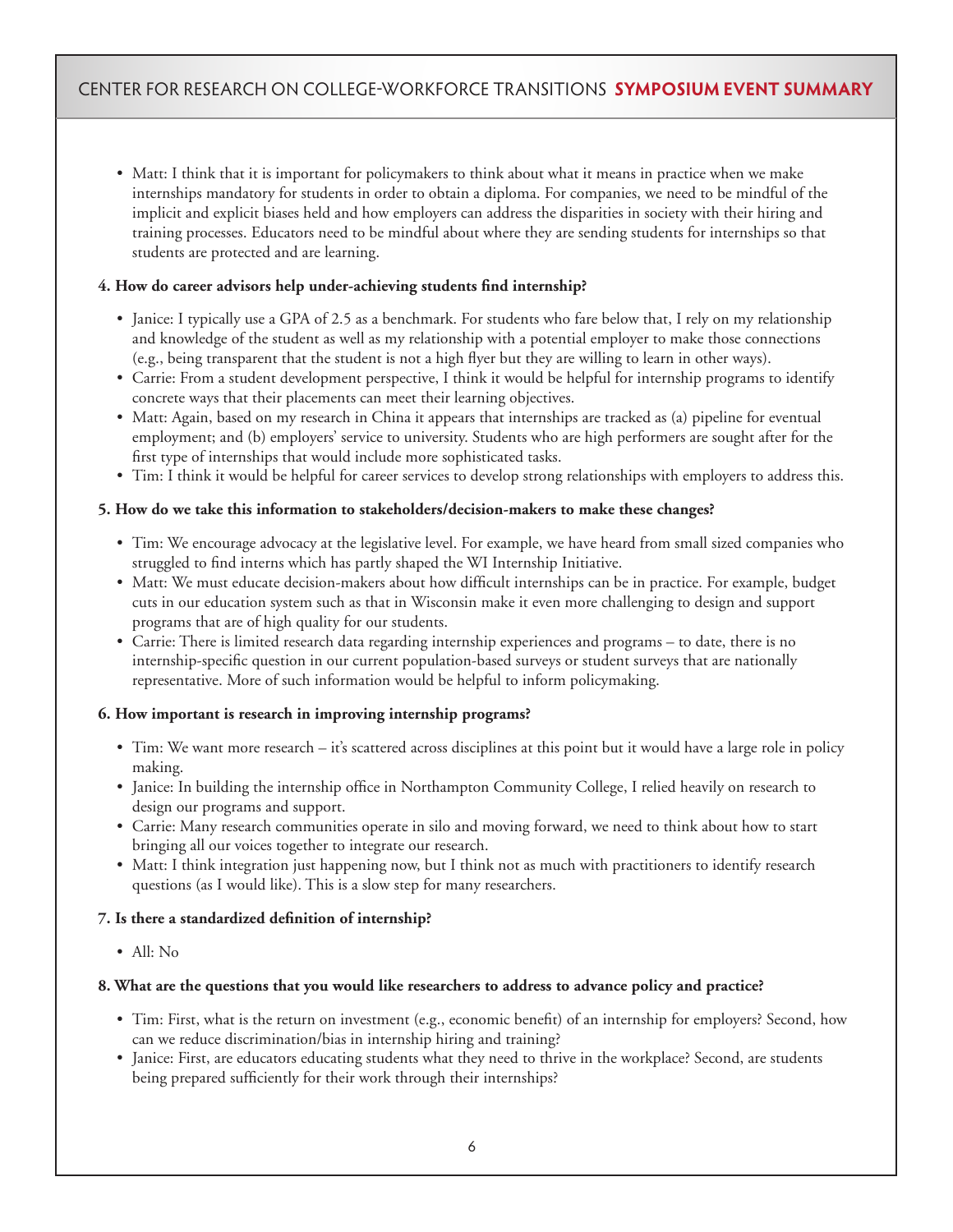# **Breakout Sessions**

A. REMEMBER ME: THE IMPACT OF INTERNSHIPS ON FIRST-GENERATION, MINORITY STUDENTS

Presenters: **Dr. Eunika Simons, Direct of Field Education, Assistant Professor, Benedict College; Mr. Jesse C. Outen, Director of Experiential Learning, Assistant Professor, Benedict College**

Quality internship experiences are an integral part of successful student matriculation and post-graduate success. The impact of engagement in internships is especially critical for fistgeneration, minority students. Unfortunately, the proliferation of these identified students who are not participating in internships or not as successful as their counterparts when they do participate, put them at a considerable disadvantage when being considered for permanent career opportunities. Ensuring that all of our students are successful in their career transition is not only high stakes for the students but for the institutions that are producing the talent that companies and businesses are looking to employ.

During this session, presenters identified and discussed:

- Challenges that prevent first-generation, minority students from participating in internships
- Strategies to engage first-generation, minority students to participate in internships and ensure that they are successful when onsite
- The impact on students, institutions, and businesses when firstgeneration, minority students actively engage in internships



Dr. Eunika Simons (top) and Mr. Jesse Outen (bottom) facilitating a session on the impact of internships on firstgeneration minority students.



#### B. A COMPARISON OF UNPAID AND PAID INTERNSHIPS: JOB DESIGN, SATISFACTION, AND VOCATIONAL DEVELOPMENT

#### Presenter: **Sean Edmund Rogers, Ph.D., Spachman Professor of Human Resources and Labor Relations, University of Rhode Island College of Business**

Dr. Rogers presented findings from recent research comparing the experiences of paid and unpaid interns. During summer 2017, survey data were collected from a Qualtrics panel of 367 college student respondents who completed a paid or unpaid internship between 2012-2017. 183 were unpaid interns, and 184 were paid interns, and the sample represents a wide range of fields including liberal arts, natural and life sciences, business, public administration, health sciences, and others.

As predicted, unpaid interns in the sample reported lower job design quality in the form of less task, knowledge, and social structure than did paid interns. These findings have implications for internship research, for students and college administrators, and for employers.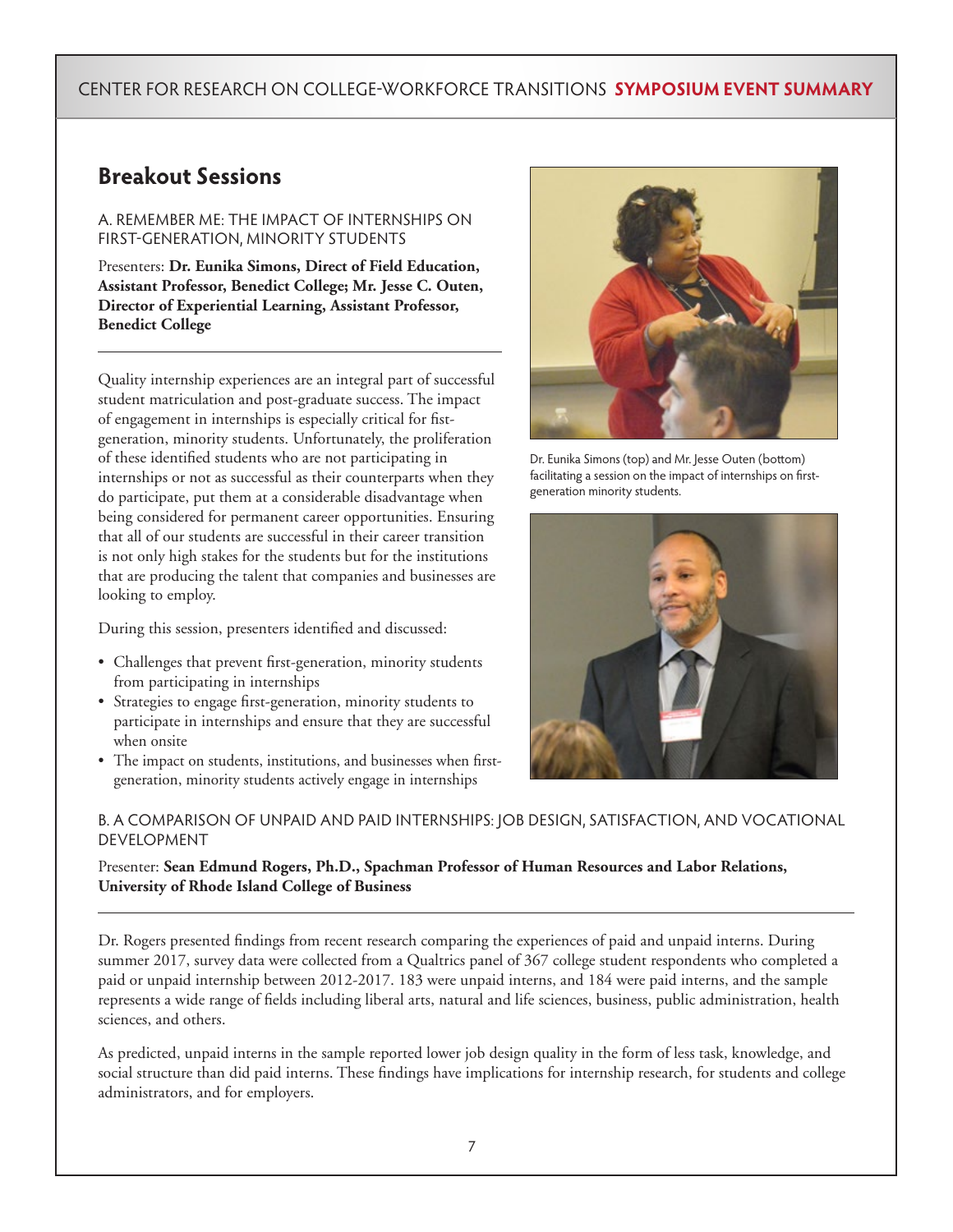### C. PUBLIC-PRIVATE PARTNERSHIPS FOR INTERNSHIPS THAT BENEFIT STUDENTS AND COMMUNITY Presenter: **Natalie Furlett, Executive Director, Illinois Campus Compact**

In 2018, Tyson Foods provided grants to Campus Compact and United Way to test a new model of support for high-quality internship experiences. In its pilot summer, the program funded and supported 60 internships at different organizations in 5 communities spanning three states. Furlett shared about this model and its potential to impact and broad range of community needs and workforce challenges. Tips and strategies for structure, recruitment, and making the most of learning opportunities and publicity were also discussed. Attendees had the opportunity to consider how to institutionalize effective nonprofit internships as part of their portfolio through private partnerships.

#### D. YOU'RE GOING TO BE A LUCKY DOG AT INTERNSHIP DRAFT DAY

Presenters: **Linda Bartelt, Executive Director, Northeast Wisconsin Educational Resource Alliance; Ann Franz, Executive Director, Northeast Wisconsin Manufacturing Alliance**

Internship Draft Day is an innovative college talent program focused on the recruiting and hiring of student interns. This unique event, now in its fourth year, connects college students to hundreds of internship opportunities with businesses in northeast Wisconsin. The program is based on a strategic partnership between the Northeast Wisconsin Educational Resource Alliance (New Era - [neweraonline.org](http://neweraonline.org)) and the Northeast Wisconsin Manufacturing Alliance (New MA - [newmfgalliance.org\)](http://newmfgalliance.org).

The strategic partners - New Era, is an alliance of publicly supported higher education institutions whose mission is to drive educational attainment for the betterment of the 1.2 million people who live and work in the region. New MA is an alliance of over 190 manufacturers working with educators, workforce development, and state organizations to promote manufacturing. The vision of the Alliance is that every northeast Wisconsin manufacturer will find the talent it needs. The legendary home of the Green Bay Packers, Lambeau Field brings the spirit of competition and leadership to Internship Draft Day as students compete through interviews and networking for internships. In a special closing ceremony, Mark Murphy, CEO of the Green Bay Packers, announces the top draft picks – students who have earned points for their interview effectiveness, hard work and professionalism. Scholarships are awarded to the number one and two overall draft picks and businesses are recognized for their commitment to student success. Each student takes home an official Game Day jersey. Internship Draft Day video: <https://www.youtube.com/watch?v=Uzvq1WhNuek>

#### **Results/Impact of Internship Draft Day**

Internship Draft Day is a unique, creative, and original program to connect college students interested in internships with employers wanting to hire highly motivated, skilled talent. All of the internships offered at Internship Draft Day are paid internships at a competitive rate. The uniqueness of the program is that it is more than an event. Why? First, students interested in internships complete a profile highlighting career pathways and a description of their strengths and career interests, such as "my strengths range from being a good team player to being able to take a leadership role when needed". These value statements provide the students an opportunity to uniquely describe their capabilities, skills, and aspirations. Second, employers benefit from seeing these profiles on the Internship Draft Day website and can prepare some very interesting interview questions based on the student's values. Employers now know more about the intern candidate which creates a high quality, in-depth discussion in the interview. And finally, students learn more about organizations in northeast Wisconsin, their products and services, and employers learn more about the vast talent in our colleges and universities.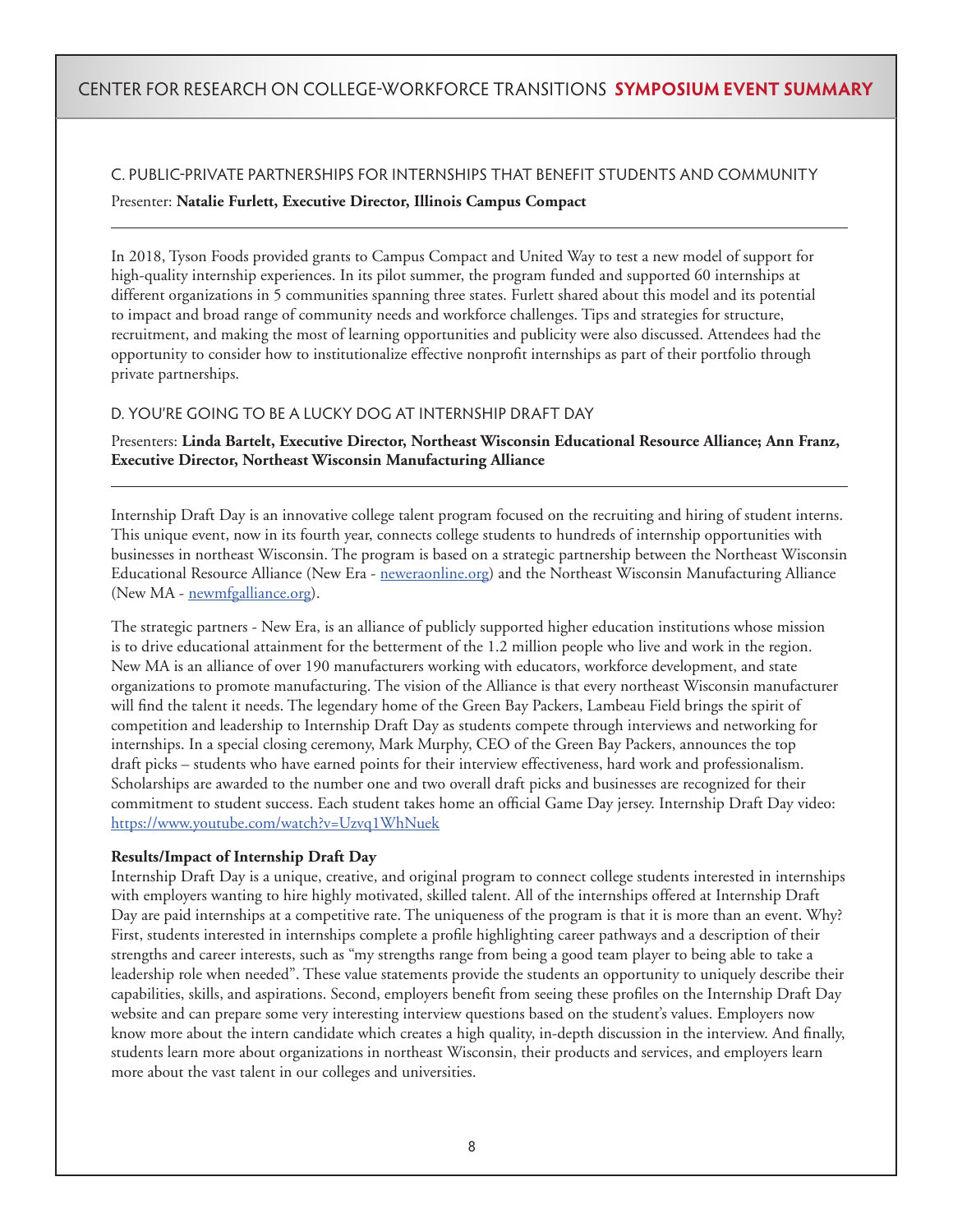The impact of Internship Draft Day is the acceleration of student internships in the region. Now, with Internship Draft Day there is awareness and visibility of a successful talent recruiting and hiring method for organizations. After three years, the uniqueness and quality of the program is recognized at the state level by the Wisconsin Economic Development Corporation (WEDC) and the Wisconsin Internship Initiative, [www.internshipwisconsin.com](https://www.internshipwisconsin.com/).

# **Program Design Session**

Presenters: **Janice Kenyatta (Experiential Learning/Internship Manager, Northampton Community College)** and **Tim Alft (Coordinator of Student Employment Services, Waukesha County Technical College)** discussed how they have approached the design and implementation of internship programs in their institutions. Broadly, they shared the importance of:

- Capturing and using data to inform practices
- Understanding your role and collaborating with other campus constituents when developing internship programs
- Building meaningful and lasting relationships with employers
- Integrating flexibility into internship programming (e.g., allowances for students to drop internship course credit without penalty to financial aid status)

Additionally, they encouraged fellow professionals who are attempting to develop an internship program to connect with similar institutions to learn about their effective strategies and challenges, and to also "start small" with pilots and assessments to finetune new programs.

#### QUESTION AND ANSWER SEGMENT

The discussion was centered around the following topics:

- Insights around working with adult learners
- Advice for how to effectively collaborate with faculty who have connections with employers, while being transparent about the division of responsibilities that may overlap with other campus partners (e.g., career services) who are tracking students' participation in internships
- Information regarding the scale of services provided by the presenters' offices (e.g., the number of internship programs managed)
- Presenters' approaches to identifying high quality internship positions from employers and disseminating information to students in a creative manner



Janice Kenyatta shares insights on designing and implementing internship programs.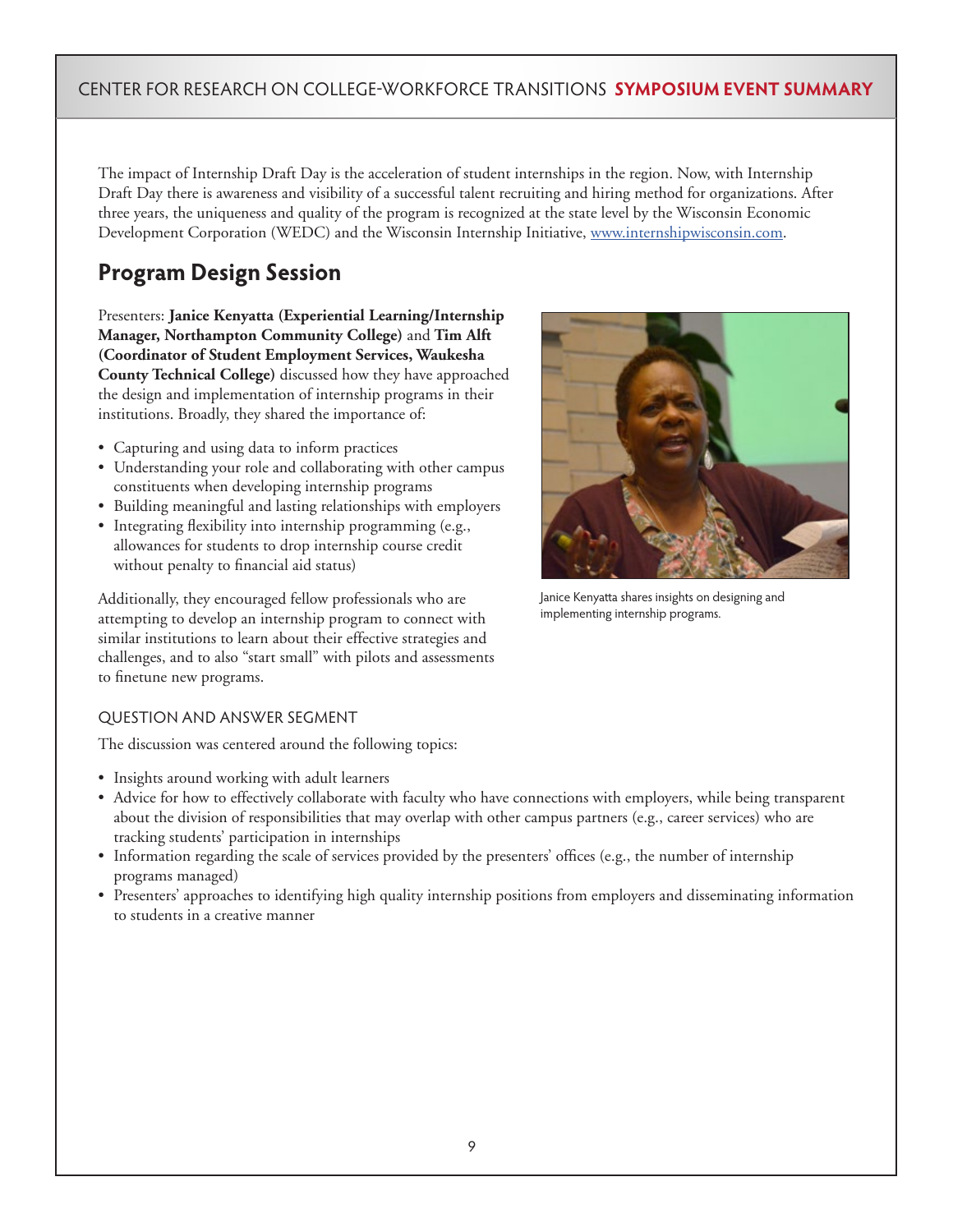# **Employer Panel**

#### Panelists:

**Valerie Leeck, VP of Human Resources, Banker's Bank Tim Casey, Director of State Compliance, Skyward Lisa Hirchert, HR Manager, Aprilaire Nate Schumacher, Project Leader, Midwest Prototyping**

- **1. What would you like to see from academic and policymakers regarding supporting internship programs in your community?**
	- Tim: We've worked closely with local colleges to help build their curriculum e.g., identifying and contributing to the curriculum of relevant computer programming language that wasn't being taught in the college at that time.
	- Valerie: Invite employers into your classroom or organizations so that we may provide career advice.
	- Lisa: Having guidance and resources to help me design the best type of internship program in order to be competitive and to offer the best experience for the students that would hopefully become future employees.



Employers sharing information regarding internship practices and partnerships with schools

• Nate: Education has always been a gap in our industry -- specifically, the knowledge of 3D printing. But we've seen more and more schools develop 3D printing in the curricula and we developed a youth apprenticeship program for high school students and internships for college students.

#### **2. How formal, structured, or specialized is your internship program?**

- Lisa: Our engineers have suggested for us to offer interns rotations among different managers and projects.
- Nate: We try to structure it as best as we can and also rotate our interns throughout each of the 7 technologies. However, we also allocate interns to specific areas according to our workload and assign a unique summer-long project to each student.
- Valerie: We rotate our interns through different areas to prepare them for different work areas so they can also be hired by other community banks.
- Tim: We are flexible in placing internships in different departments if there's a better fit elsewhere; however, our programming and development areas are more specialized. In general, we welcome movement within our company so it is common for full-time employees to rotate as well.

#### **3. Where do the internships fit in your corporate culture? What were some of the things you thought about in your leadership team?**

• Valerie: We think about we how can onboard interns quickly since they are typically here for 3 months. We try to incorporate them as an employee, but also have to think about our scope of activities so that they can add value to our processes.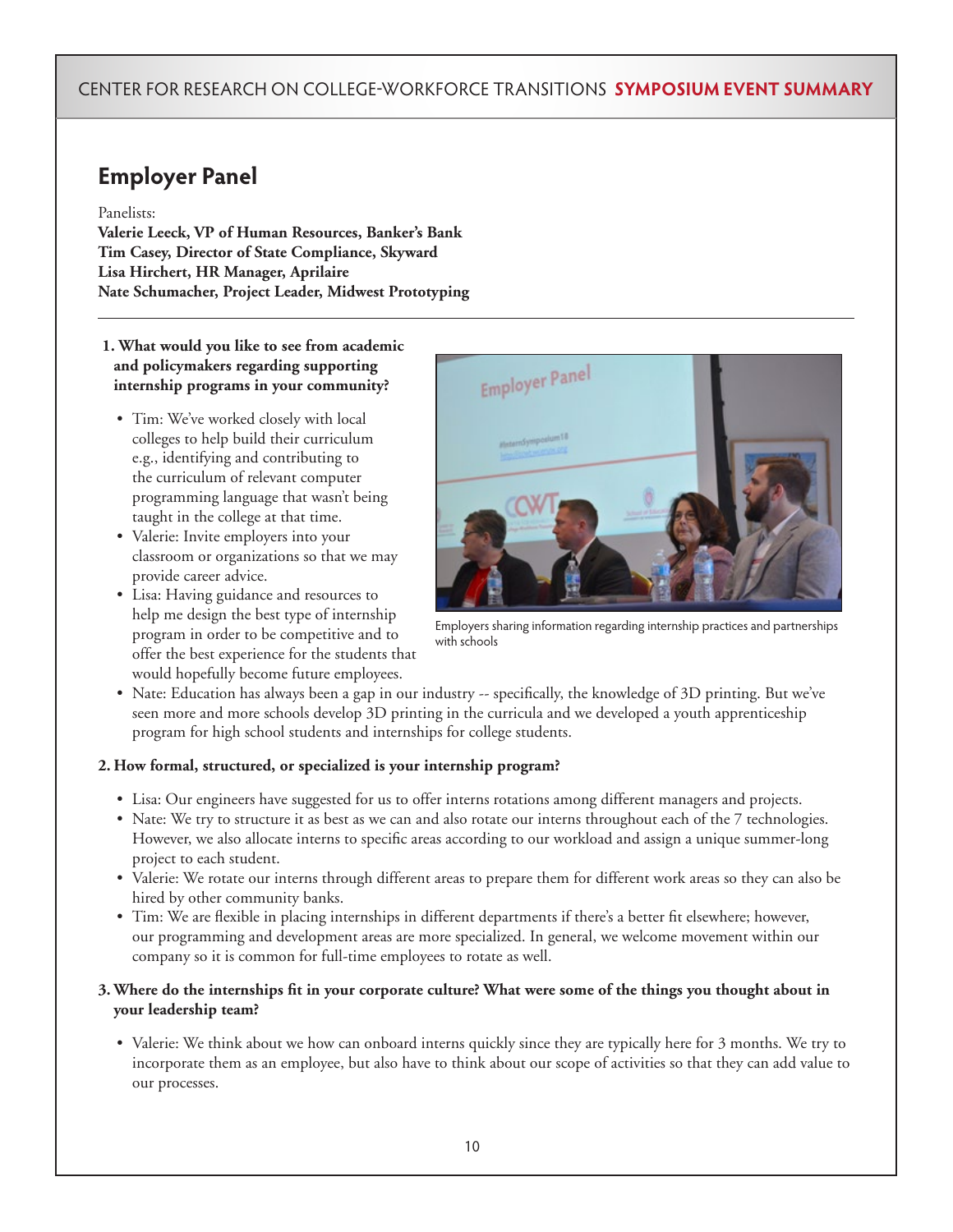- Tim: We're rapidly hiring and our internship program has been great for recruiting. We sell our interns on our company culture: treat them as a full-time employee from the first day and emphasize that we are a family-owned and -operated business.
- Lisa: One of the things I am concerned about as I start an internship program is how we can ensure that managers adhere to the program and make it meaningful for the students.
- Nate: Culture is very important and so, we assess whether interns are good fits as prospective employees. Many of our interns also ask about our company culture.

#### **4. What were the most helpful resources you received from colleges when developing your internship program?**

- Nate: By being connected to a local technical college's model-making program and being able to contribute to the curriculum.
- Tim: Simply meeting with academic departments to discuss ways to update the computer programming languages that were being taught.
- Valerie: It's nice when schools can make it as easy on us as possible for example, UW-Oshkosh hosts a great internship night where students and employers are invited to mingle so that you have the opportunity to get to know their students.

#### **5. What are your best strategies to incorporate inclusion and diversity and make sure that it's actually working?**

- Tim: It's tough because of our location in Central Wisconsin. We do have more success in our Dallas/Ft. Worth location and continue to work more closely with local institutions.
- Valerie: I agree it is a challenge being in the Midwest
- Lisa: We are at the early phase of altering our company's image into something different from an "old boys' club."

#### **6. Do you have any experience hiring international students?**

- Nate: Last summer, we hired our first international student and it is something we're open to. We are gradually learning about the legal process involved.
- Lisa: We've had a few people start on an OPT visa, and then went to H1-B and subsequently to the green card. We are definitely open to hiring international students.
- Tim: We have our first two international interns right now.
- Valerie: I have no experience thus far we do not screen out international applicants but I do restrict internships to applicants who are students.

# **Conclusions**

In closing, we asked the audience to share topics and questions they wish to see addressed in future research or writing. These comments were also reflected in the evaluations of the symposium provided by attendees. **Here is a summary of research questions/topics that audience members felt should be pursued in the future:**

- What are the best practices for translating learning from the classroom into the workplace?
- Which research questions do we need to address in order to increase policymakers' support for laws that prioritize internships?
- Which organizational factors retain interns as full-time employees?
- What do we know about the internship experiences of graduate students?
- How can we better address employers' lack of attention to student diversity? How can we enhance our practice and support of diverse students (e.g., non-traditional college students, veterans, graduate students)?